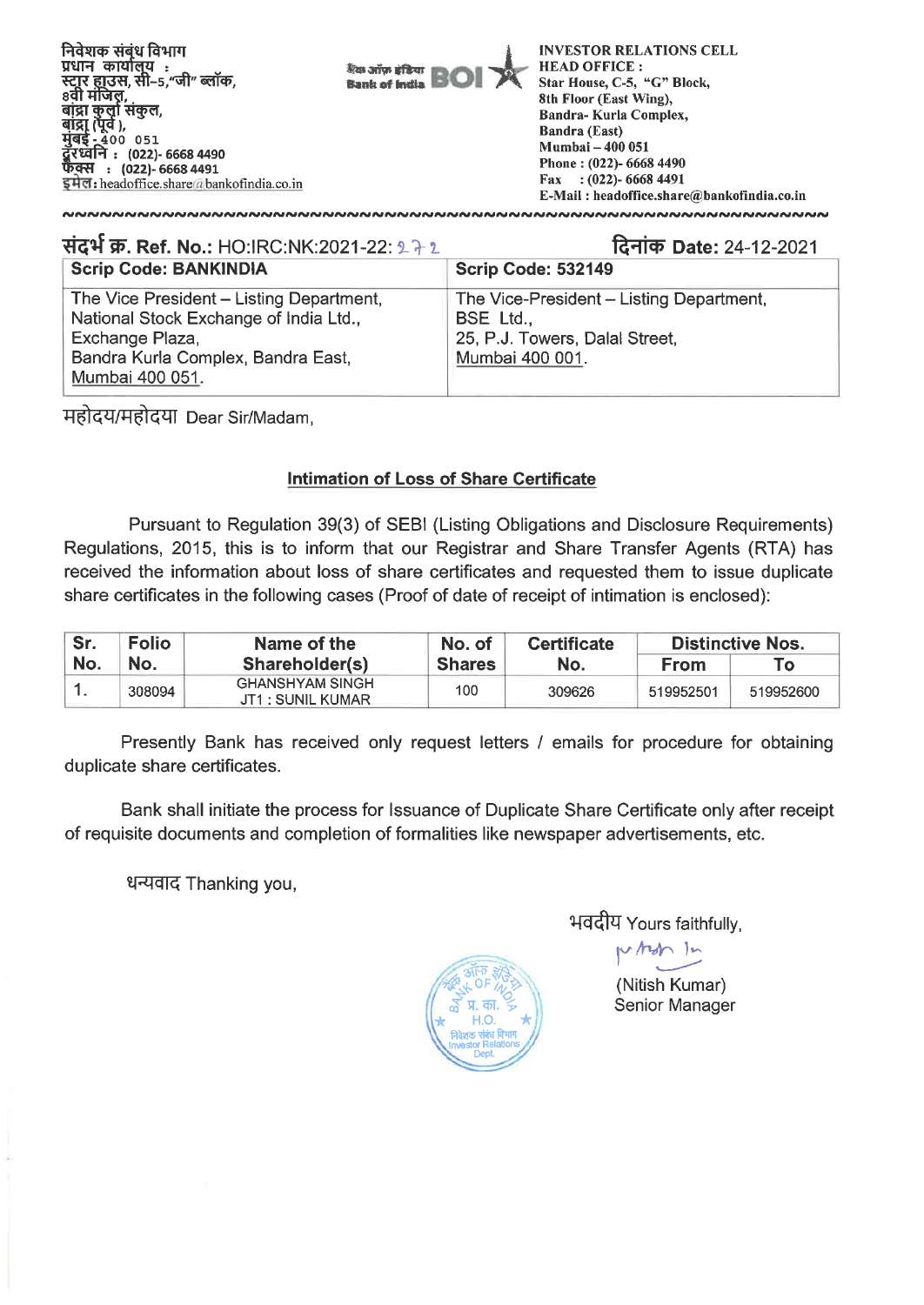## **Investor Relations Department**

| From:               | bssduplicate@bigshareonline.com                                                 |
|---------------------|---------------------------------------------------------------------------------|
| Sent:               | Thursday, December 23, 2021 11:19 AM                                            |
| To:                 | Rajesh Venkataraj Upadhya; Investor Relations Department                        |
| Cc:                 | ganesh@bigshareonline.com; jibu@bigshareonline.com;                             |
|                     | bhaqwan@biqshareonline.com; bssduplicate@biqshareonline.com                     |
| Subject:            | Duplicate Share Intimations Received On : 20211223 BANK OF INDIA - EQUITY Folio |
|                     | no: 308094                                                                      |
| <b>Attachments:</b> | 555468.pdf                                                                      |

CAUTION: This email originated from a source outside Bank of India. Do not click on links or open attachments unless you recognize the sender and you know the content is safe

Dear Sir/Ma'am,

Please be informed that in terms of the provisions of the SEBI (LODR) Regulations, 2015, the Company is required to submit information regarding loss of share certificates and issue of duplicate certificates, to the stock exchange within two days of its getting information. Further, the said intimation has to be filed only through the mode of NEAPS filing for NSE and on listing.bseindia.com for BSE and not via hard copy submission.

Accordingly, we are sharing herewith the receipt of the following request for loss of share certificate of the Company by shareholders, to enable you to comply with the said regulatory requirement within the timelines prescribed.

| Client Name               | Cert.<br>No | Dist. No<br>From | Dist. NO.<br>To | Folio<br>No. | Quantity<br><b>Name</b> |                                  | JH <sub>1</sub>              | JF<br>o<br>- |
|---------------------------|-------------|------------------|-----------------|--------------|-------------------------|----------------------------------|------------------------------|--------------|
| BANK OF INDIA -<br>EQUITY | 309626      | 519952501        | 519952600       | 308094       | 100                     | <b>GHANSHYAM</b><br><b>SINGH</b> | <b>SUNIL</b><br><b>KUMAR</b> |              |

Should you have any queries in respect of the aforesaid instruction kindly revert back.

Regards,

Bigshare Services Pvt. Ltd.